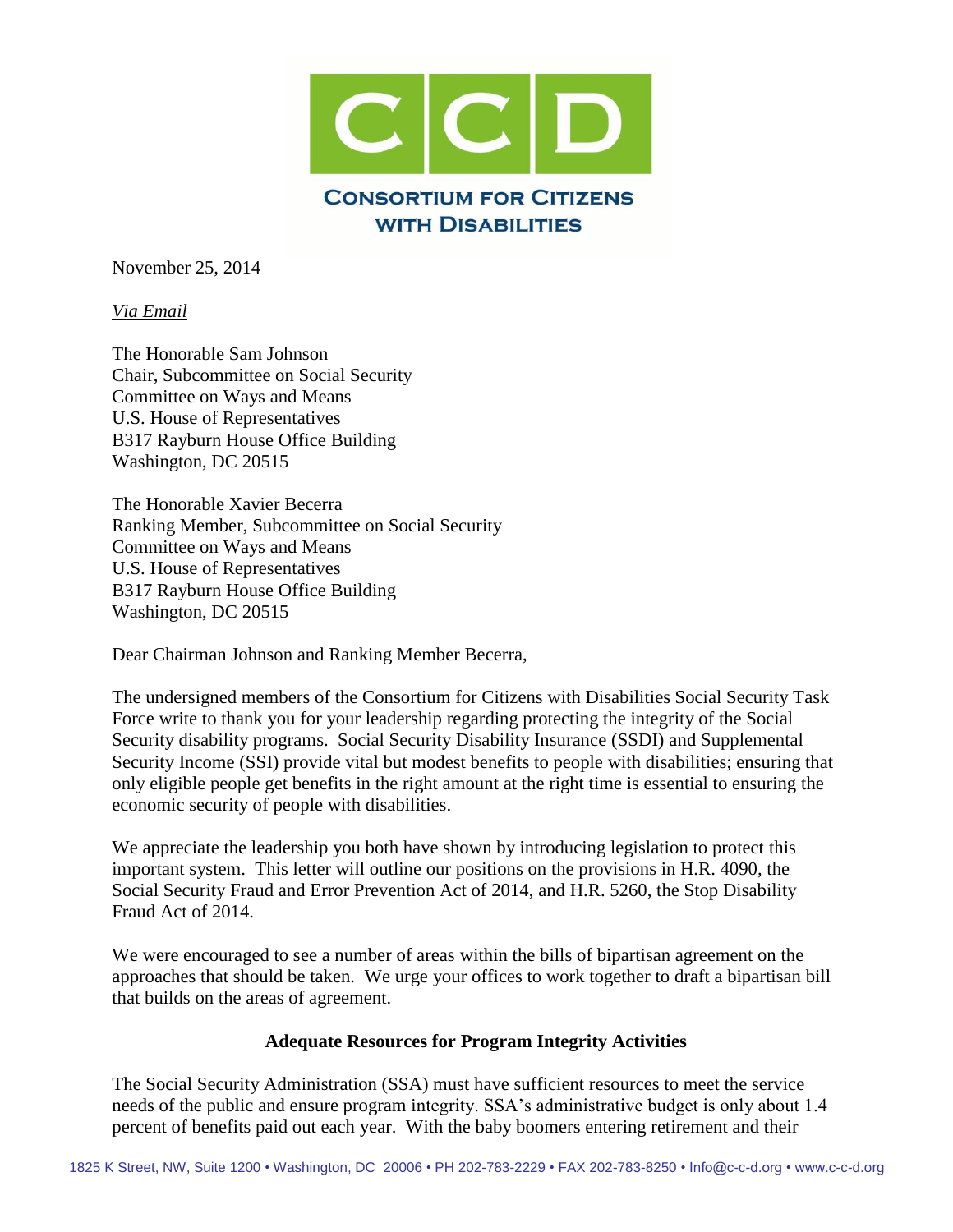disability-prone years, SSA is experiencing dramatic workload increases at a time of diminished funding and staff. Over Fiscal Years (FY) 2012-2013, Congress appropriated \$421 million less for SSA's program integrity efforts (such as medical and work Continuing Disability Reviews and Title XVI redeterminations) than the Budget Control Act of 2011 (BCA) authorized. Over the last three years, SSA has received nearly \$1 billion less for its Limitation on Administrative Expenses (LAE) than the President's request, and by the end of FY 2013 lost over 11,000 employees since FY 2011. The appropriation for FY 2014 allows SSA to increase Continuing Disability Reviews (CDRs), but significant backlogs will remain in CDRs as well as many other critical workloads.

Adequate LAE is essential to preventing service degradation and ensuring that SSA can provide timely and accurate payments and perform the necessary program integrity work that is outlined in both H.R. 4090 and H.R. 5260. Both of these bills greatly increase the amount of program integrity work that SSA will perform and it is necessary to increase the funding SSA receives by a commensurate amount in order to prevent further degradation of SSA's customer service due to trade-offs that would need to be made to accommodate a growing program integrity workload. We support the approach taken in H.R. 4090 in sections 2 and 9 to increase the funding available for program integrity and have significant concern about enacting the requirements in H.R. 5260 without providing SSA increased resources to complete those activities.

#### **Cooperative Disability Investigation (CDI) Units**

SSA and the Office of the Inspector General (OIG) jointly established the CDI Program in 1998. Twenty-seven CDI units covering 23 states and Puerto Rico investigate individual disability applicants and beneficiaries, as well as potential third parties who facilitate disability fraud. SSA recently increased that number from 25, with the latest opening in Baltimore in September 2014, and has plans to open more. SSA or DDS personnel make referrals to a CDI unit for investigation, and CDI units also accept reports from the public via a toll-free telephone hotline and an online web form. Investigations uncovering fraud or attempted fraud can result in a denial, suspension, or termination of benefits, civil or criminal prosecution, and/or imposition of civil monetary penalties, and/or sanctions on claimant representatives for violation of SSA's ethical standards. Since the program's inception in FY 1998, CDI efforts have resulted in \$2.2 billion in projected savings to SSA's disability programs. We support the expansion of CDI units to all states as outlined in section 101 of H.R. 5260 and section 3 of H.R. 4090, provided due process protections for beneficiaries being investigated are maintained and funding is provided to support the establishment of the additional units. We are supportive of requiring their establishment by FY 2017, provided that it is logistically feasible and adequate resources are provided to do so in that timeframe.

#### **Quality Reviews**

We support increasing the number of quality reviews of disability decisions as outlined in section 4 of H.R. 4090 and section 201 of H.R. 5250. Currently, Administrative Law Judge (ALJ) decisions are reviewed by SSA in a manner consistent with law. While ALJs have decisional independence, they must follow SSA law and policies. SSA has implemented a quality review process for ALJ decisions. In FY 2011, the SSA Office of Disability Adjudication and Review (ODAR) established a Quality Review (QR) initiative and opened four new Branches in the Office of Appellate Operations. The QR Branches review a computer-generated sample of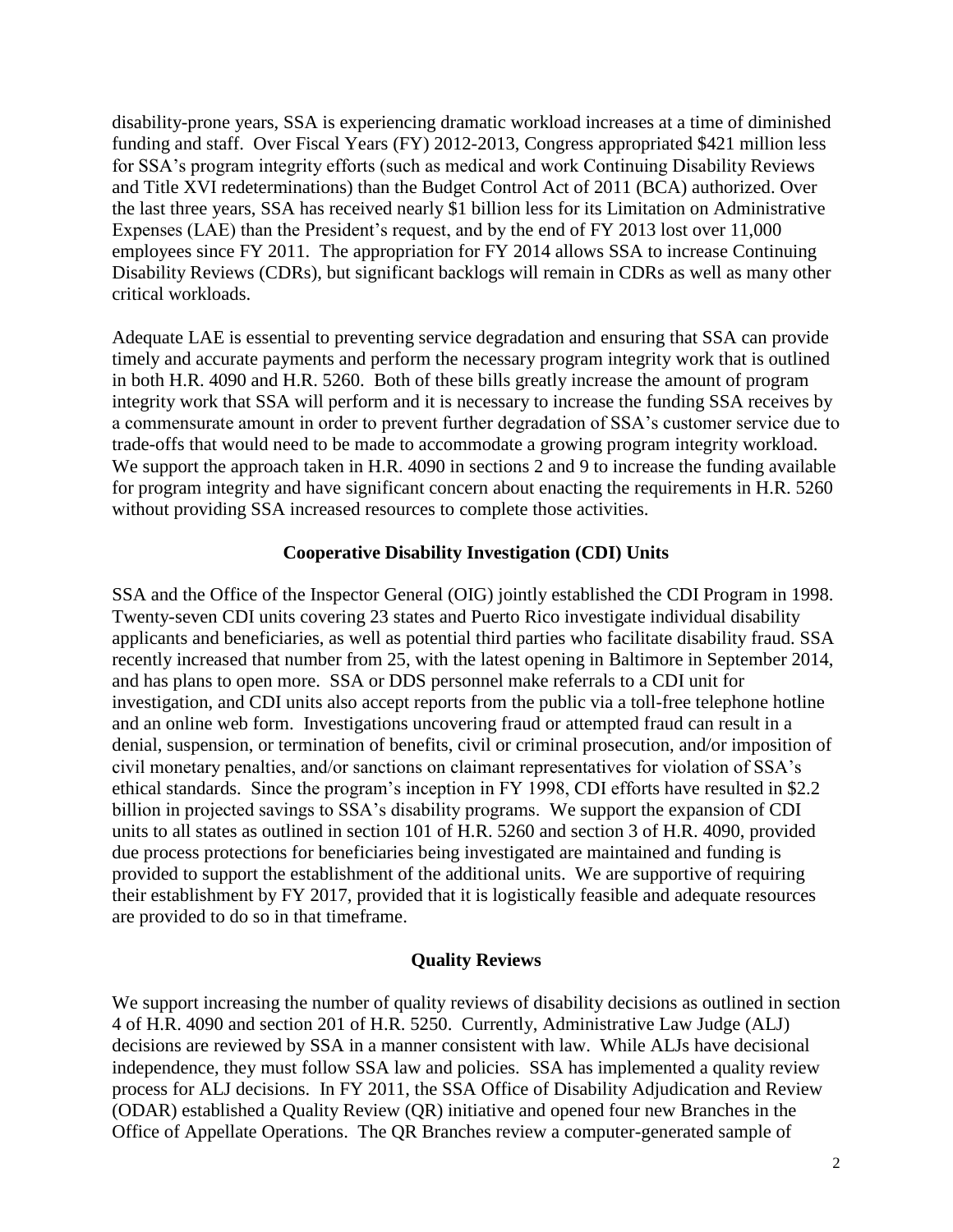unappealed favorable ALJ decisions (almost 3700 in FY 2011) before they are effectuated. SSA has increased the number of reviews over the past several fiscal years. In FY 2013, SSA completed 6,167 pre-effectuation reviews. Cases selected in the sample are then referred to the Appeals Council for possible review. If the Appeals Council accepts review, it can remand or issue "corrective" decisions, which may involve changing the favorable ALJ decision to a "partially" favorable decision or to an unfavorable decision.

SSA also completes some post-effectuation review of ALJ decisions. While these ALJ decisions cannot be changed, post-effectuation review looks for policy compliance and can focus on cases where there is a recurring problem and on specific situations. Additional training and/or policy guidance can then be provided as is warranted. SSA has also increased the post-effectuation reviews it is completing. In FY 2013, SSA initiated 21 new reviews and 7 follow-up reviews of specific ALJs, 2 medical source reviews, and reviews of 2 claimants' representatives

We support the review of more cases, provided that the qualified judicial independence of ALJs is maintained, the Agency is given additional and adequate resources to conduct these additional reviews, and the reviews are completed in a timely manner so as to not unduly delay the award of benefits to claimants who are ultimately awarded benefits. Overall, we prefer the language in H.R. 4090 regarding the approach to reviews and the fact that H.R. 4090 provides additional funding to support the increased workload.

## **Offenses and Penalties**

The undersigned organizations are supportive of the following provisions regarding upgrading offenses and penalties for individuals committing fraud against the Social Security disability programs:

- Upgrading the conspiracy to commit certain types of fraud to a felony (H.R. 4090 section 7, H.R. 5260 section 104)
- Adjusting civil monetary penalties for inflation (H.R. 4090 section 7, H.R. 5260 section 104)
- Explicitly extending penalties for unauthorized use of Social Security and Medicare names, symbols and emblems to electronic communication (H.R. 4090 section 7, H.R. 5260 section 104)
- Increased penalties for people who receive fees for services performed in connection with benefits determinations (H.R. 4090 section 7, H.R. 5260 section 104)
- Increased penalties for representatives who knowingly charge, demand, receive, or collect more in fees than allowed by SSA or a court. (H.R. 5260 section  $104$ )<sup>1</sup>
- Increased penalties and fines for medical providers who commit certain types of fraud (H.R. 4090 section 7, H.R. 5260 section 104)

Support with a change:

 $\overline{a}$ 

Immediate disqualification or suspension of representatives from representing claimants when representative is convicted of felonies or crimes of moral turpitude or is disbarred,

<sup>1</sup> Provided that this provision includes clarification that penalties would not apply if the overpayment is due to error or action by SSA, as that would not be knowingly on the part of a representative.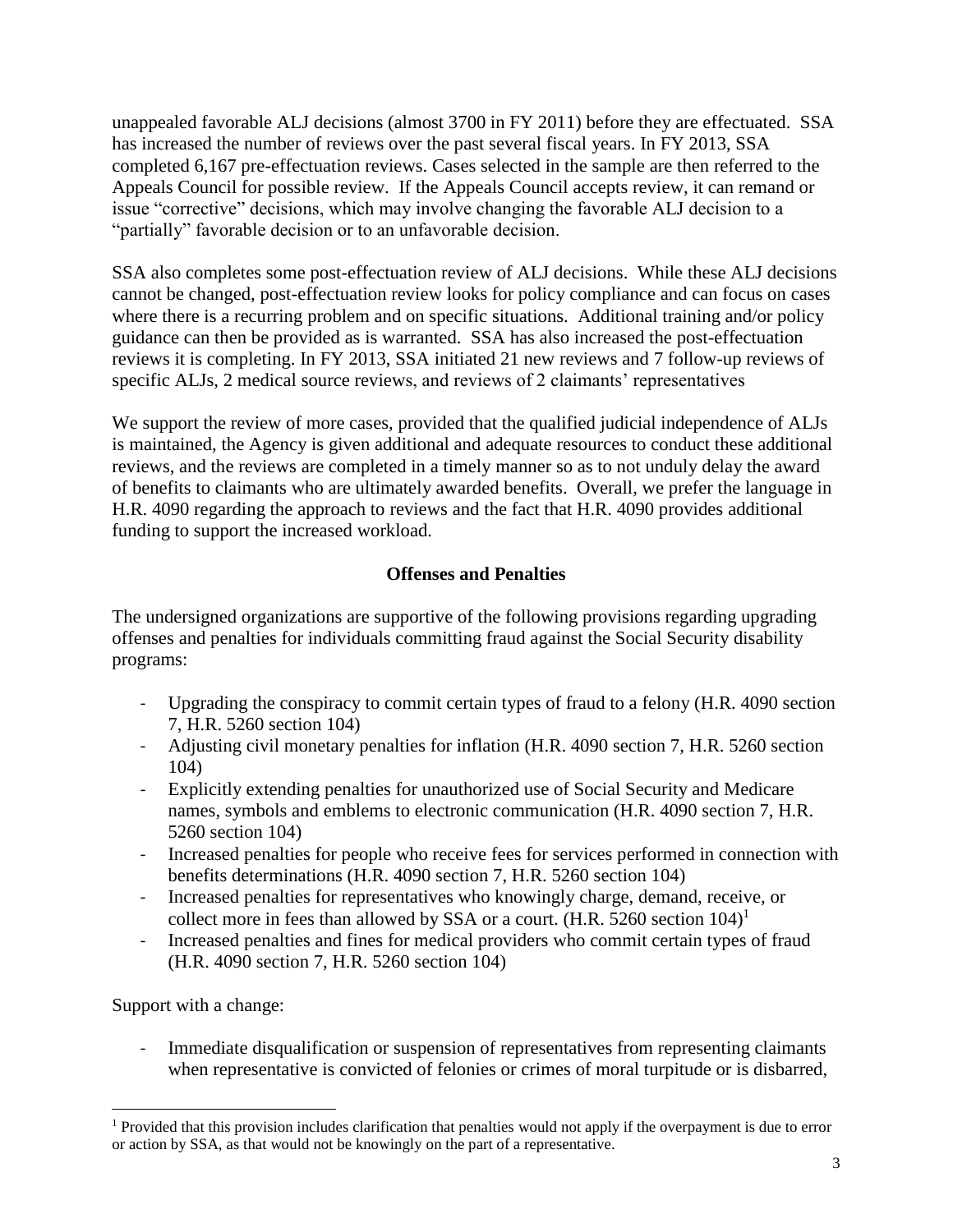with due process protections pending an expedited hearing (H.R. 5260, section 103). Although we generally support this provision, we object to the inclusion of "crimes of moral turpitude." We believe this phrase is overly broad, is not defined, and would disqualify representatives unjustly prior to receiving a due process hearing.

We do, however, have some concerns regarding other provisions that are related to increasing penalties or fines for certain individuals or the requirements for SSA to take certain actions regarding fraud prevention.

## **Provisions Related to Representatives:**

We cannot support the provision contained in H.R. 5260 section 104 that would require SSA to create rules about fines and sanctions for representatives who fail to follow the Commissioner's rules and regulations because this requirement is overbroad and such rules and sanctions already exist.

Since 1998, SSA has had "Rules of conduct and standards of responsibility for representatives ("Rules of Conduct")." These Rules of Conduct provide a process for violation of these rules, including exclusion or suspension from further representation of claimants before SSA. 20 C.F.R. §§ 404.1740 and 416.1540. Further, 42 U.S.C. § 1320a-8(a)(1)(A), enacted in 2004, permits imposition of a civil monetary penalty (CMP) or sanctions for individuals, including representatives. SSA recently revised the Rules of Conduct by adding to the list of "prohibited actions" violation of any section of the Social Security Act for which a criminal or civil monetary penalty is prescribed.

In addition, we are also concerned about the proposed increase in CMPs for withholding facts or misrepresentation contained in H.R. 4070, section 7 and H.R. 5260 section 104. It is important to note that SSA recently published a proposed rule regarding a claimant's and representative's duties to submit evidence and the boundaries of the scope of those duties (published on February 20, 2014, at 79 Fed. Reg. 9663). A final rule has not yet been published. The penalties for the failure to do so should not be increased until it is clear what those duties are and the final rule has been promulgated.

The undersigned organizations oppose the provision that would require the SSA Office of the Inspector General to review the practices of a sample of the highest earning claimants' representatives. We support investigations into representatives when there is evidence of wrongdoing. We do not believe, however, that having high earnings is evidence of wrongdoing. We are concerned that targeting high earning representatives could have a chilling effect on access to representation for disability claimants and could delay or deny access to benefits for people with disabilities.

## **Provisions Related to Medical Providers:**

It is important to ensure that the evidence considered in disability determinations is valid and authentic and that opinions of discredited doctors are not considered when disability determinations are made. However, it is also important to ensure that all existing valid evidence that is of probative value to disability decision makers is available to them as early in the disability determination process as possible. We must therefore draw a distinction between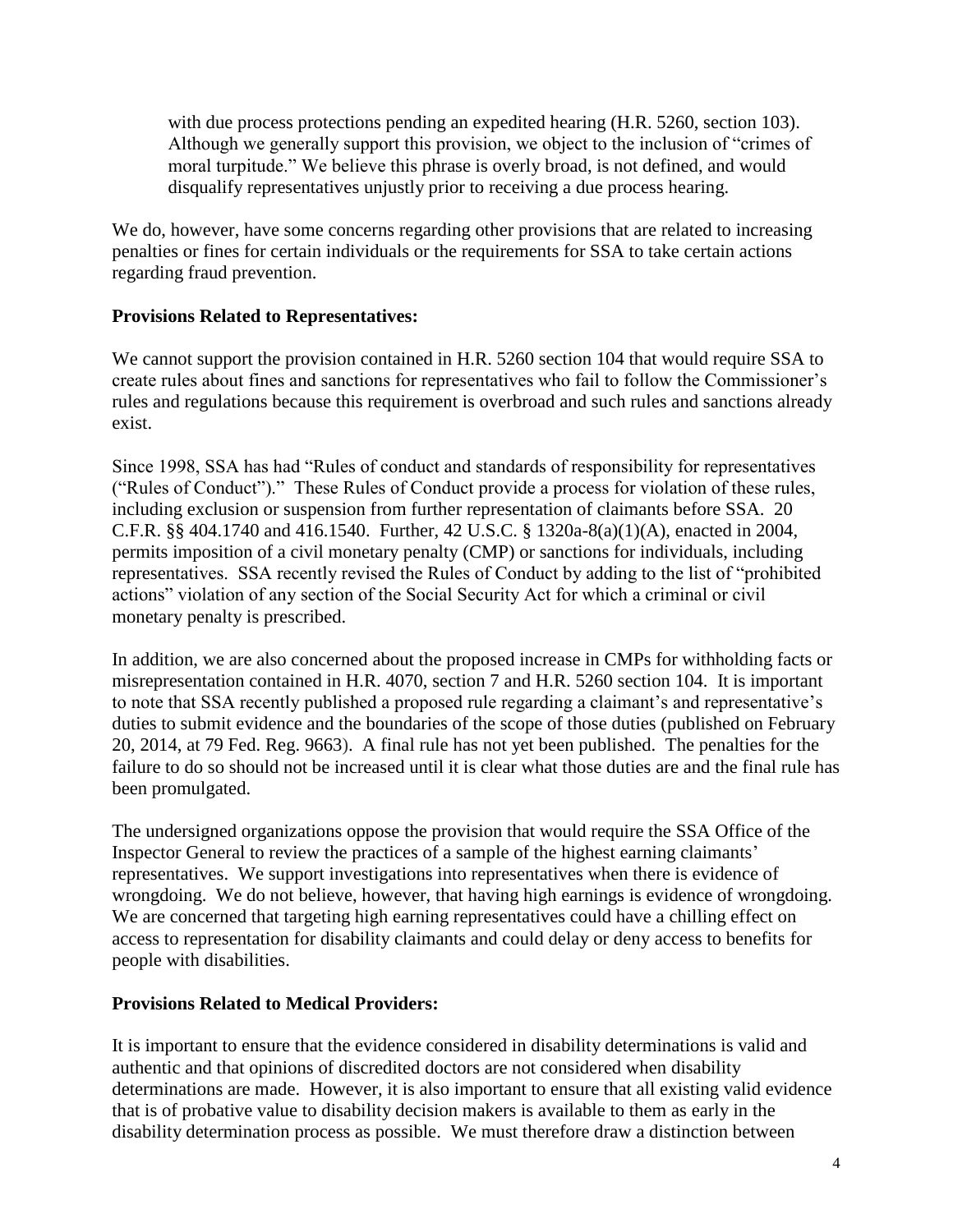opinion evidence provided by a medical professional and objective medical evidence that might come from a medical professional, as do 20 C.F.R. §§ 404.1503a and 416.903a.

Opinions of Medical Providers: We are fully supportive of prohibiting SSA from considering the opinion of medical professionals who have been barred from practice in any state, who have been penalized for submitting false evidence, who are not licensed (when a license is required), or who have been sanctioned. SSA should not consider the opinions of such medical professionals, such as allowing the submission of a residual functional capacity form from such a doctor or submission of a letter stating the doctor's opinion that the individual's limitations causes functional impairment to the level that the individual cannot work.

Objective Medical Evidence from Sanctioned or Convicted Medical Professionals: We do believe, however, that SSA should be able to consider objective medical evidence (e.g., x-rays, magnetic resonance imaging tests or MRIs, blood tests) from such medical professionals if the veracity of the evidence is not in doubt. For example, an individual who might have seen the doctor in question over a period of years might have a number of MRIs taken which document the progression of the individual's impairment over time. If there is no question that the MRIs belong to the individual and are valid tests, excluding the evidence would be detrimental to making an accurate disability determination in a timely manner. Excluding those test results would likely require the ordering of additional tests and or consultative examinations, resulting in delay and increased cost. In addition, no tests or exams ordered at the time of application will be able to replace the evidence of the progression of the impairment over time that the original tests could provide the ALJ or DDS examiner. Excluding medical evidence from a medical professional who would be excluded from providing opinion regarding an individual, when there is no question the objective test belongs to the individual and the test is valid, would be counterproductive, potentially increase delay, and might be expensive.

For the preceding reasons, we therefore oppose the provision in H.R. 5260 section 102. The provision in H.R. 4090, section 8, is preferable because it provides the Commissioner with the authority to allow consideration of such evidence if there is good cause to do so. However, we believe that SSA should be able to consider such objective medical evidence, even if it comes from a medical professional whose opinion ought to be excluded, unless SSA has good cause to question the veracity of the evidence.

# **Provisions Related to Reporting of Earnings:**

We have concerns regarding the provision in H.R. 5260 section 104 regarding concealing work activity during trial work months and including any resulting overpayments in the penalties imposed. Currently, many beneficiaries attempt to report their work and earnings and SSA fails to record the earnings or adjust the individual's benefits in a timely manner, if at all. We are concerned about adding the overpayment to the individual's penalties until such time as a better system is put in place to ensure that all earnings reports submitted to SSA are recorded and benefits are adjusted in a timely manner.

For more detailed information, see our recommendations regarding improving the integrity of the disability programs at:

[http://c-c-d.org/fichiers/CCD\\_Program\\_Integrity\\_Recommendations\\_Final10-3-13.pdf](http://c-c-d.org/fichiers/CCD_Program_Integrity_Recommendations_Final10-3-13.pdf)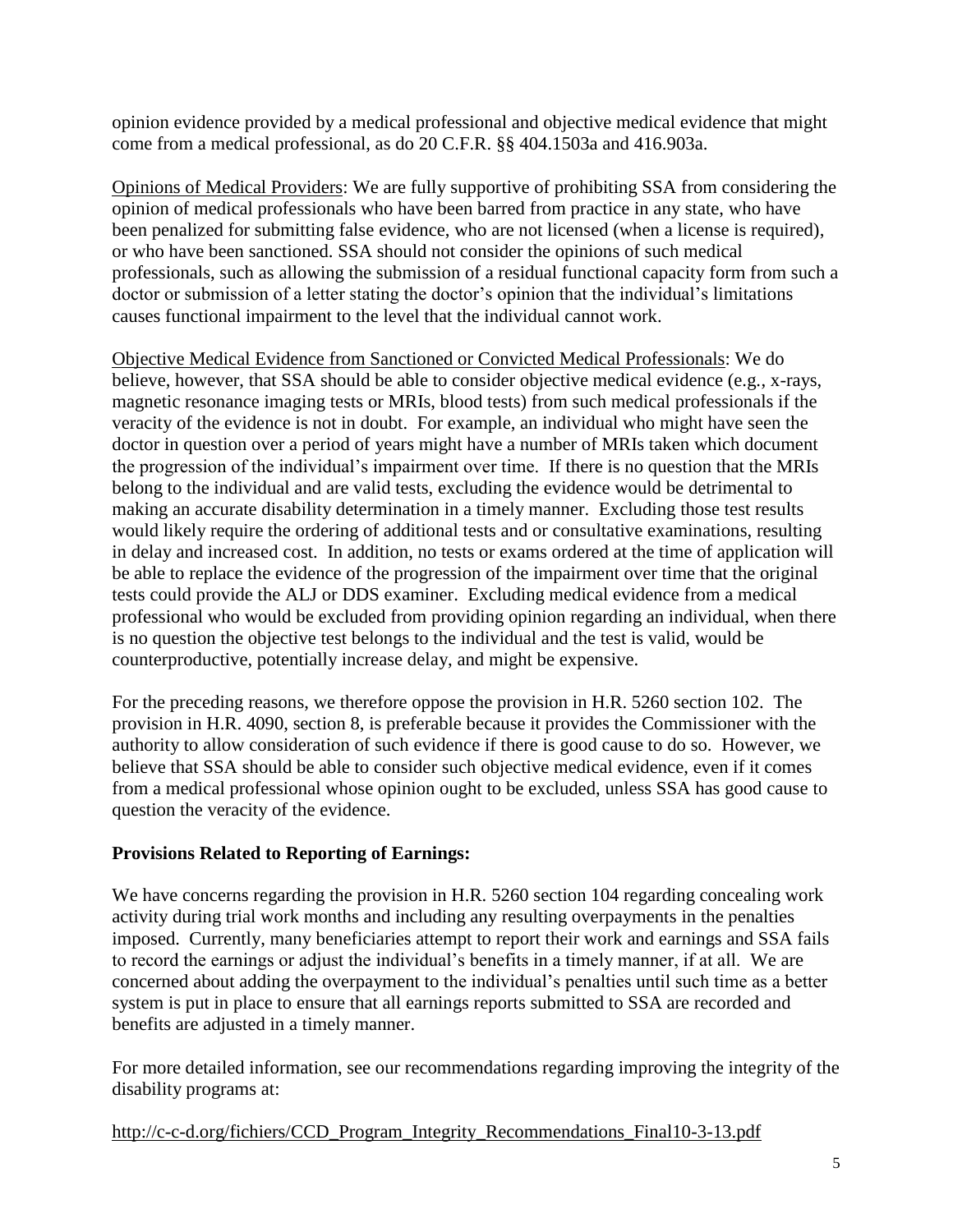For the reasons expressed here and in the document we link to above, we support the provision in H.R. 4090 section 5 to require SSA to collect data and report back to Congress regarding work CDRs.

# **Changes to the Disability Determination Process**

## **Uniform Qualifications for Decision Makers (H.R. 5060 section 201):**

We support ensuring that decision makers and medical or vocational advisors are equipped to achieve high quality standards. However, given significant existing state variation in qualification requirements, we are concerned that establishing uniform standard qualifications is a complex undertaking with potential unintended consequences including costs and impact on existing staffing. We recommend instead that SSA be required to study the pros and cons of establishing uniform standard qualifications for state and federal decision makers and medical or vocational advisors and issue a report to Congress by no later than one year after enactment.

# **Updating the Vocational Grids as Soon as Possible (H.R. 5260 section 301):**

SSA already has activities underway to update the Medical-Vocational Guidelines. We support an evidence-based approach and do not see a need for Congress to provide additional legislative direction in this area.

The Medical-Vocational Guidelines,<sup>2</sup> when issued in 1980, were supported by the Dictionary of Occupational Titles (DOT). The DOT is used by the state Disability Determination Services and Administrative Law Judges to identify jobs that claimants might be able to perform in light of their functional limitations and vocational characteristics.

We agree that the DOT needs to be updated. SSA has signed an interagency agreement with the U.S. Department of Labor's Bureau of Labor Statistics (BLS). More detailed information about the agreement is available at [http://www.ssa.gov/disabilityresearch/occupational\\_info\\_systems.html.](http://www.ssa.gov/disabilityresearch/occupational_info_systems.html) We support SSA's

efforts to develop a new Occupational Information System (OIS) to update and/or replace the DOT by working in conjunction the BLS.

Initially, SSA worked on creating a new OIS on its own. However, for some years, we believed that SSA should collaborate with other agencies that have established expertise and we support the Agency's current plan to work with the Department of Labor in the interest of efficient use of government resources. The SSA-BLS partnership has been successful to date and we believe that it will result in a more up-to-date and well-supported occupational information system for SSA.

We understand that SSA, through its Disability Research Consortium, is conducting a review of recent literature, reports, studies, and other materials that could impact the factors used in the Medical-Vocational Guidelines. SSA will then be able to use this information to decide whether changes are needed to the Guidelines. We support this evidence-based approach.

 $\overline{a}$ 

<sup>2</sup> 20 C.F.R., Pt. 404, Subpt. P, App. 2 (2012).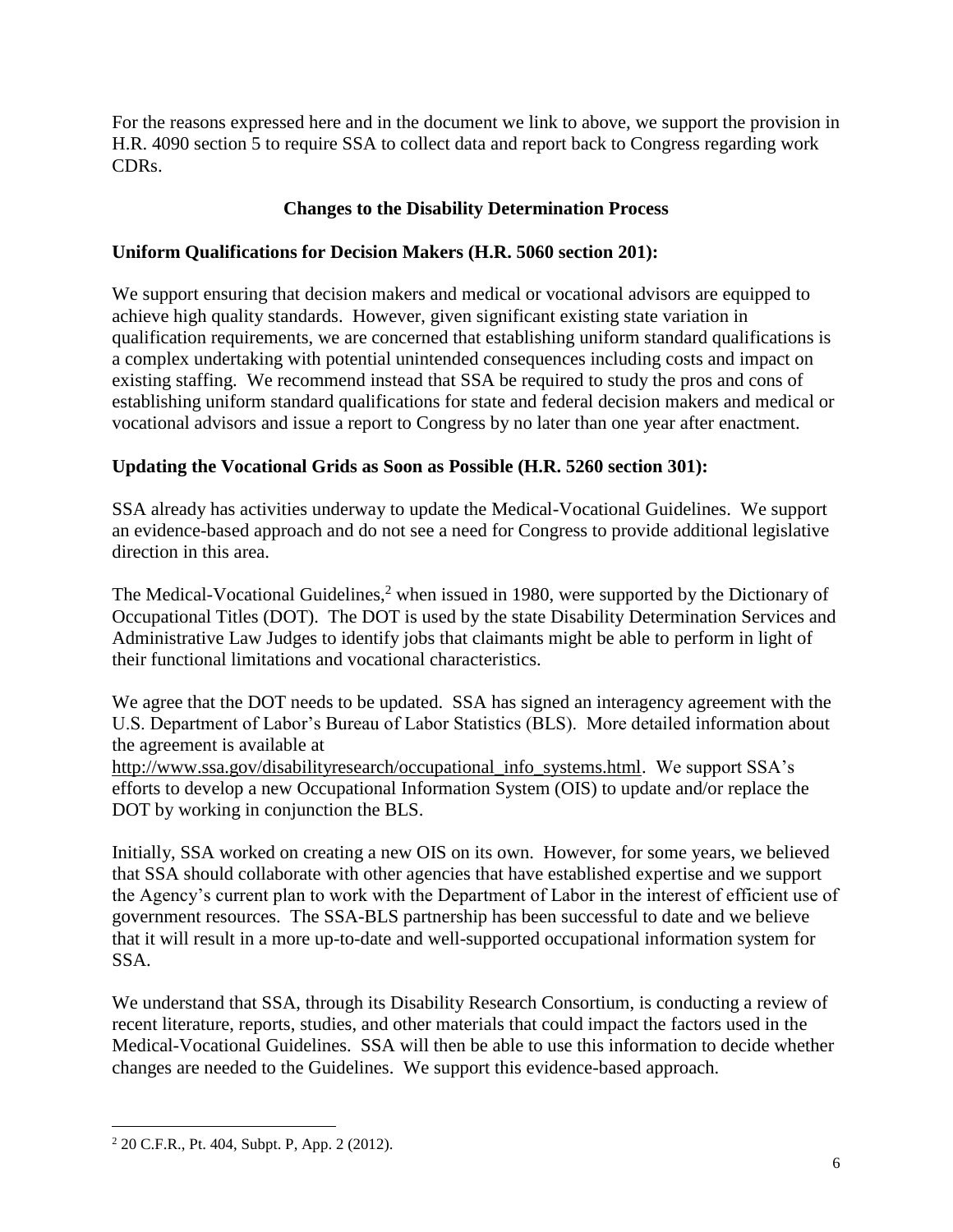We do not support an increase in the age categories. Critics of the current age categories<sup>3</sup> argue that since there is evidence that the average health of older workers has improved and many older persons are working, the age categories in the Medical-Vocational Guidelines should be adjusted upward. However, these trends have little to do with the work capacity of persons with severe health problems or disabilities who are not working and have applied for disability benefits. That is, the average health of a population reveals little about the individuals who apply for disability benefits, who by definition are not enjoying the average health of the population at large.

Not all segments of the population have benefited from improvements in health and working conditions. In particular, individuals with lower incomes and less education might be especially disadvantaged by changes to the Guidelines, since these groups have benefited the least from overall improvements in the health of the general population.<sup>4</sup> These persons who are found disabled under the Guidelines have the most adverse vocational characteristics – low education, lack of work skills, and limited residual functional capacity. When these factors are combined, the Guidelines recognize that the occupational opportunities are so restricted that a finding of "disabled" is warranted. These are the very individuals who would be harmed by increasing the age categories of the Medical-Vocational Guidelines.

We support SSA's approach to thoroughly research and assess how age, education, and work experience impact the ability to work in current jobs that exist in significant numbers in our economy.

## **Demonstrations: Tests to Evaluate Function (H.R. 5260 section 302):**

The current definition of disability in the Social Security Act requires an individualized assessment of ability to perform substantial gainful activity by considering the individual's physical and mental functional limitations in light of his/her age, education, and work experience. The interplay between these statutory factors must be included in SSA's disability determination process.

The current methodology provides the individualized assessment envisioned by the statute through the use of the Medical-Vocational Guidelines ("the grids"), which consider an individual's physical functional limitations in light of his or her age, education, and prior work experience. The process also allows individual consideration of nonexertional limitations, such as pain and fatigue, and those caused by mental and cognitive impairments.

Any type of stand-alone standardized functional assessment criteria and instruments must be able to identify or capture the individual differences and diverse, yet significant, limitations of people with disabilities who legitimately merit a finding of "disabled." Given the variety and complexity of disabilities and the limitations they impose, it is difficult to see how a limited number of stand-alone, abbreviated, functional activity measures can adequately or accurately measure total function. Heavy reliance on the notion that SSA can assess the impact of functional limitations in an abbreviated, standardized form disregards sound clinical thinking that most impairments impact persons in an individualized, personal way. It also fails to recognize

 $\overline{a}$ 

<sup>3</sup> See 20 C.F.R. §§ 404.1563 and 416.963 (2012).

<sup>4</sup> See, for example, [http://www.nih.gov/news/pr/aug2006/nia-16.htm.](http://www.nih.gov/news/pr/aug2006/nia-16.htm)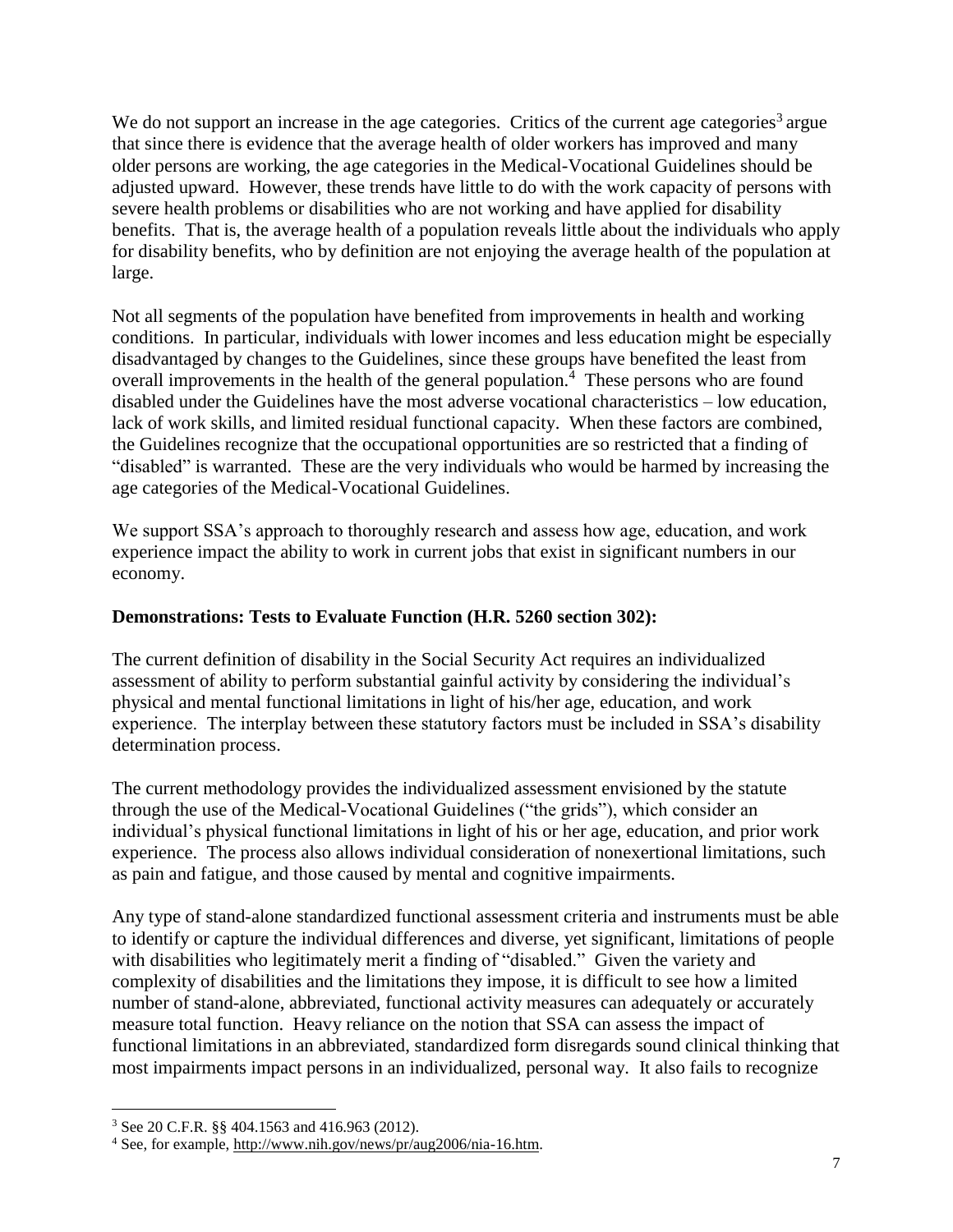the nature of many impairments, including multiple sclerosis and mental illnesses, the symptoms of which often wax and wane unpredictably over time. A snapshot in time does not capture the dynamic nature of such impairments and the resulting functional limitations. Any test developed must be viewed as one tool to help assess function, rather than the assessment for functional capacity and work ability.

SSA is currently working with the National Institutes of Health on the development of such a test to use as a tool in completing a functional assessment. We do not believe that there is any need for statutory provisions to ensure the completion of this test. SSA should be allowed to complete development of the test before any legislative provisions should be enacted related to tests for functional capacity.

These are additional concerns we have regarding reliance on standardized tests to evaluate function:

**Assessment of the mental/cognitive limitations of an individual claimant requires an individualized assessment.** The professionals who treat a person's cognitive or mental conditions are in the best position to evaluate that person's functional abilities and limitations over time.

Any type of rating or matrix system to determine disability raises serious concerns. We strongly oppose a rating system that would provide a "bright line" to determine who is and is not disabled. Previous efforts to use a rating system were found to be unlawful and were abandoned by SSA.

Current SSA policy recognizes that an individual's response to stress is critical in evaluating an individual's mental residual functional capacity (RFC) and ability to work. Current SSA policy recognizes that the reaction to the demands of work is highly individualized. See Social Security Ruling (SSR) 85-15. We caution against any approach that attempts to discount the highly individualized response to work for individuals with mental/cognitive limitations. As noted in SSR 85-15: "Any impairment-related limitations created by an individual's response to demands of work … must be reflected in the RFC assessment."

SSR 85-15 provides crucial guidance in the evaluation of mental residual functional capacity, stating that the mental RFC finding requires "careful consideration." SSR 85-15 describes the basic mental demands of competitive, remunerative, unskilled work:

- The ability (on a sustained basis) to understand, carry out, and remember simple instructions;
- The ability to respond appropriately to supervision, coworkers, and usual work situations; and
- The ability to deal with changes in a routine work setting.

The SSR states that:

"A substantial loss of ability to meet any of these basic work-related activities would severely limit the potential occupational base. This, in turn, would justify a finding of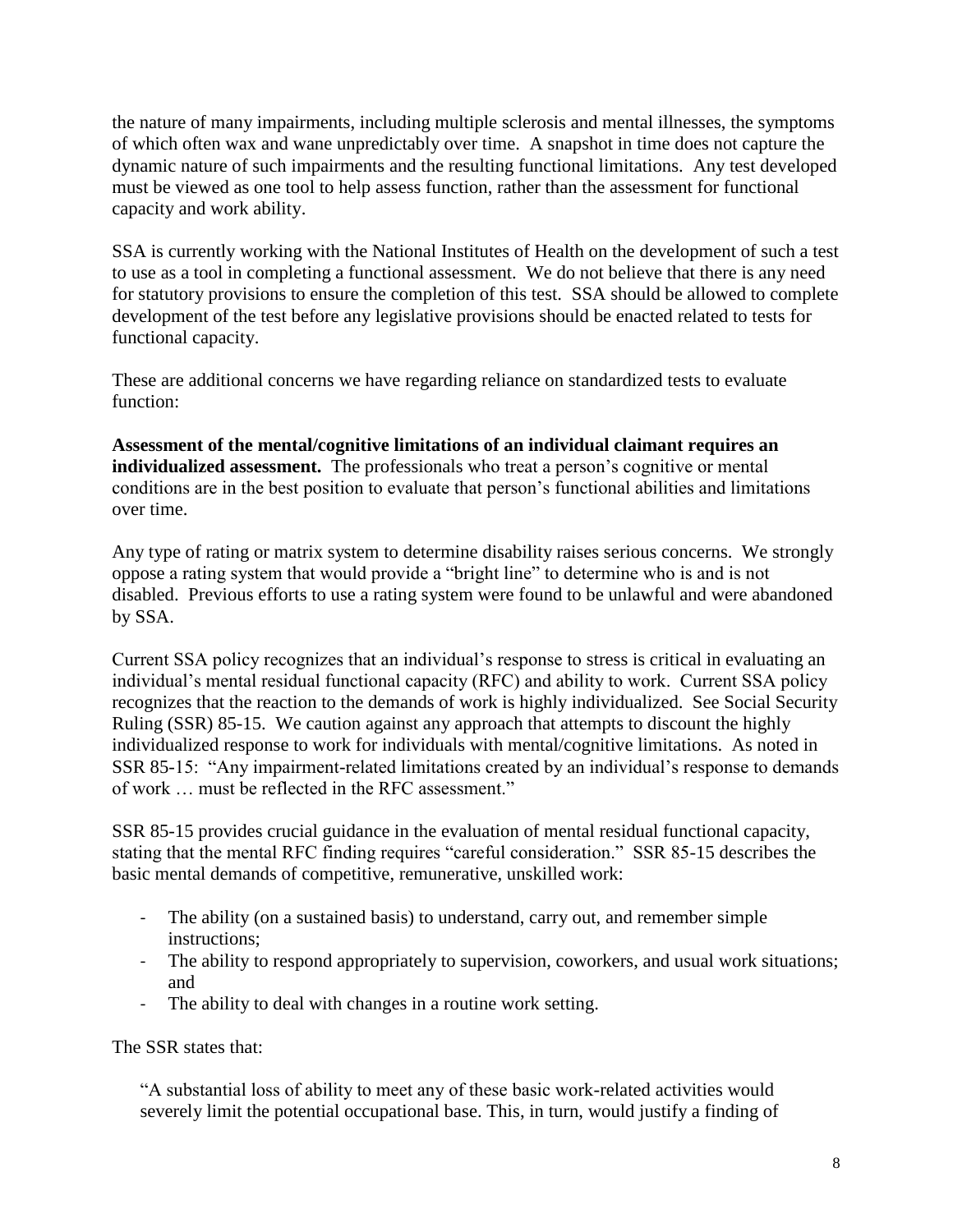disability because even favorable age, education, or work experience will not offset such a severely limited occupational base."

We believe that the policy guidance regarding the basic mental demands of work in SSR 85-15 must be retained.

**Evaluation of stress.** SSR 85-15 goes on to discuss stress in a way that is illustrative of the impact of individualized evaluations. A particular job is not, in and of itself, stressful. It is the individual's response to stress that is critical in evaluating mental RFC. SSR 85-15 provides excellent guidance addressing how stress should be assessed and emphasizing "the importance of thoroughness in evaluation on an individualized basis." SSR 85-15 cautions against creating any type of presumption in evaluating stress regarding a specific individual:

The reaction to the demands of work (stress) is highly individualized, and mental illness is characterized by adverse responses to seemingly trivial circumstances. The mentally impaired may cease to function effectively when facing such demands as getting to work regularly, having their performance supervised, and remaining in the workplace for a full day. A person may become panicked and develop palpitations, shortness of breath, or feel faint while riding in an elevator; another may experience terror and begin to hallucinate when approached by a stranger asking a question. Thus, the mentally impaired may have difficulty meeting the requirement of even so-called "low stress" jobs.

Because response to the demands of work is highly individualized, the skill level of a position is not necessarily related to the difficulty an individual will have in meeting the demands of the job. A claimant's condition may make performance of an unskilled job as difficult as an objectively more demanding job; for example, a busboy need only clear dishes from tables. But an individual with a severe mental disorder may find unmanageable the demand of making sure that he removes all the dishes, does not drop them, and gets the table cleared promptly for the waiter or waitress. Similarly, an individual who cannot tolerate being supervised may be not able to work even in the absence of close supervision; the knowledge that one's work is being judged and evaluated, even when the supervision is remote or indirect, can be intolerable for some mentally impaired persons. Any impairmentrelated limitations created by an individual's response to demands of work, however, must be reflected in the RFC assessment.

The guidance provided in SSR 85-15 remains relevant and valid today and should be part of any new occupational information system.

#### **Demonstration or Study: More Fully Consider Assistive Devices and Accommodations (H.R. 5260 section 302):**

We are unclear exactly what such a demonstration or study would involve. The provision would require SSA to complete a study on more fully considering the availability of assistive devices and workplace accommodations in the disability determination process. We are unclear what "more fully" is designed to mean here. Assistive devices and workplace accommodations are already considered in the disability determination process to the extent that it is warranted. We are very concerned that any requirements to "more fully" consider these items will lead to people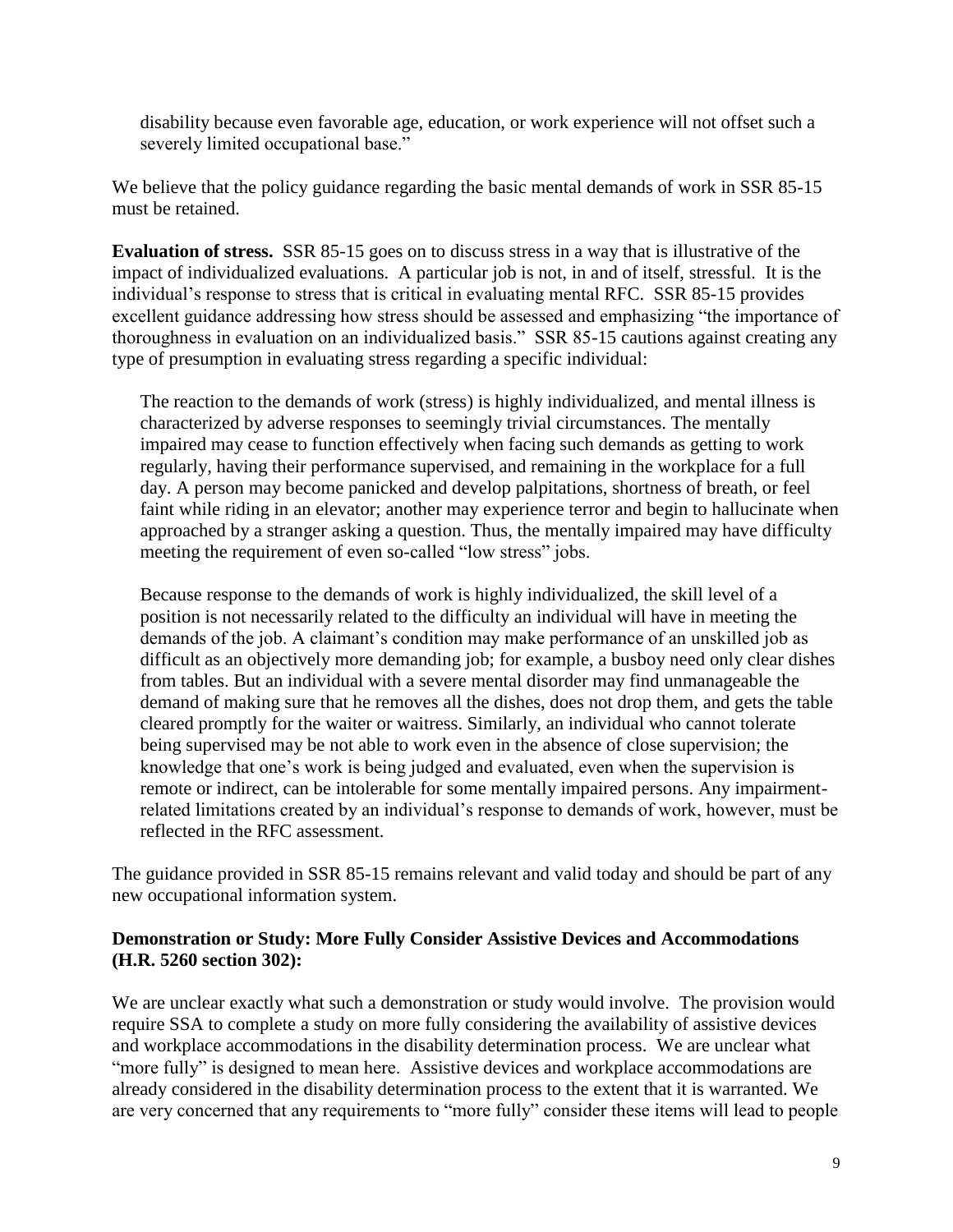being denied benefits based on some hypothetical device or accommodation that would not actually be available or provided. Some important things to keep in mind:

- Not all employers are covered by the Americans with Disabilities Act (ADA) and therefore many small employers are not required to provide accommodations.
- Not all assistive devices are available to workers just because an assistive device might exist that would hypothetically help a person with a certain condition to be able to work, does not mean that an individual would have access to that device.
- Not all accommodations have to be provided under the ADA even if an accommodation or assistive device is theoretically available, it might not be available to a worker in a hypothetical job because doing so might not be deemed reasonable. If providing the accommodation would present an undue hardship for an employer, because it is too expensive for example, the accommodation would not be provided – even though it theoretically exists. Taking such a theoretical accommodation, that would never be provided, into account would actually make the disability determination less accurate rather than more.

In addition, SSA has had clear policy for many years that the "reasonable accommodations" provision in the Americans with Disabilities Act (ADA) should not be a factor in determining whether an individual claimant is able to perform a specific job in the SSA disability process. There is no "reasonable accommodation" requirement in the Social Security Act. The Social Security disability process addresses the issue of available jobs that exist in significant numbers on a hypothetical basis. Trying to determine reasonable accommodations by a hypothetical class of employers for hypothetical jobs is antithetical to the purpose of the ADA, which looks at evidence about how an individual will function in a particular employment situation.

Over the years, there are some who have attempted to merge the purposes of the ADA and the Social Security and SSI disability programs. However, the distinction between the two programs was recognized by SSA as long ago as 1993 when the former SSA Associate Commissioner for the Office of Hearings and Appeals addressed the issue when it first arose in some Administrative Law Judge (ALJ) hearings. He noted:

"Whether or how an employer might be willing (or required) to alter job duties to suit the limitations of a specific individual would not be relevant because our assessment must be based on broad vocational patterns … rather than on any individual employer's practices. He concluded that "the ADA and the disability provisions of the Social Security Act have different purposes and have no direct application to one another."

The United States Supreme Court also has recognized that the two programs were designed for different purposes. In *Cleveland v. Policy Management Systems Corp*., the U.S. Supreme Court noted that the Social Security Act provides cash benefits to individuals under a "disability" as defined in the Act, while the ADA "seeks to eliminate unwarranted discrimination against disabled individuals." The Supreme Court found that "there are too many situations in which an SSDI claim and an ADA claim can comfortably exist side by side" and thus held it would not apply a negative presumption that an individual who applies for or receives SSDI cannot pursue an ADA claim. The Supreme Court provided specific examples how the ADA and SSDI programs "can comfortably exist side by side."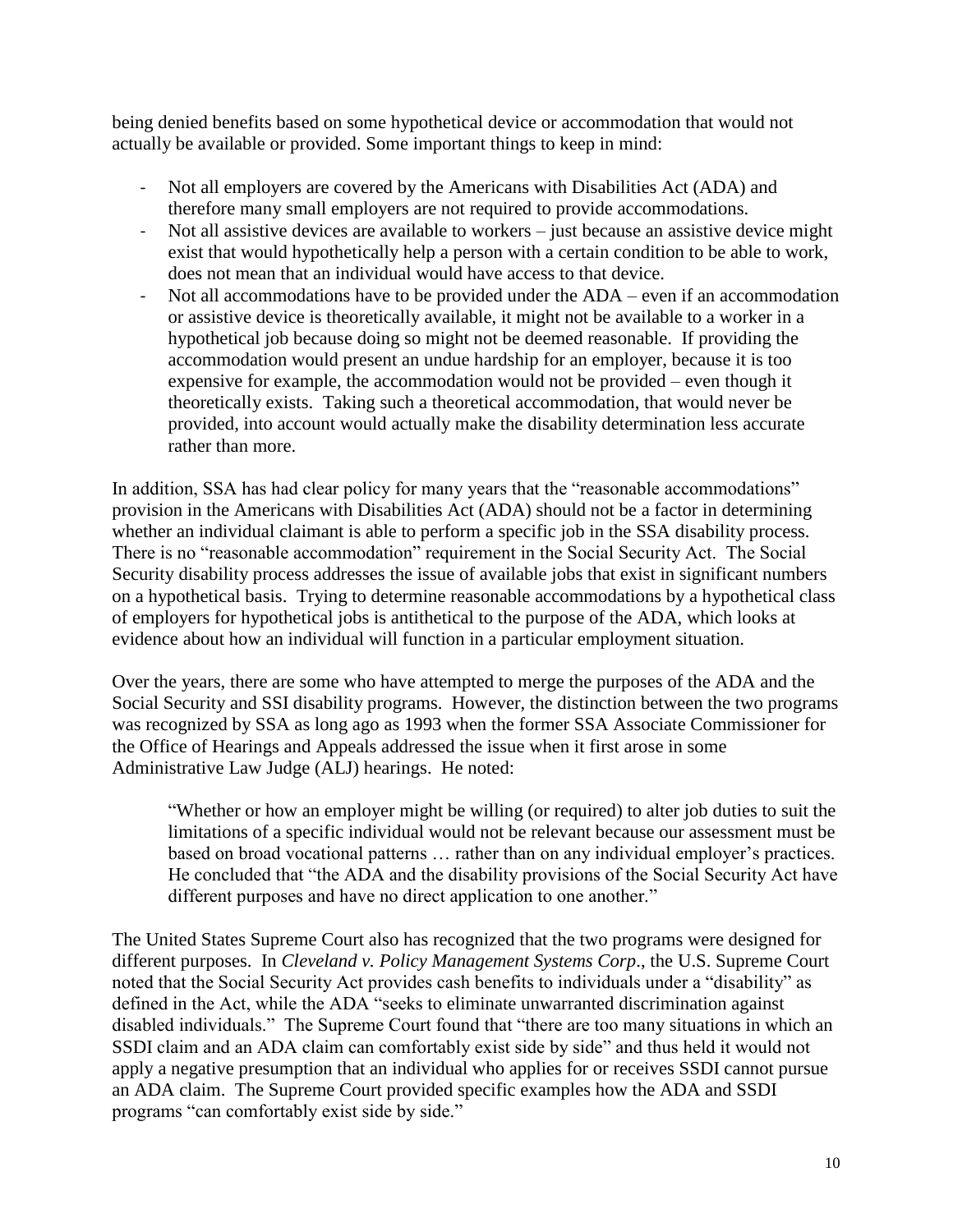Injecting the ADA requirement of "reasonable accommodations" into the SSA disability process misreads the intent of the ADA. The ADA is a civil rights law protecting, among others, employees and job applicants with disabilities. The SSA is not charged with enforcement over employers under the ADA. Establishing criteria in the OIS and SSA disability process that assumes reasonable accommodations by the employer may potentially establish barriers for the individual by shifting the employer's burden of compliance with the ADA onto potential employees, i.e., claimants.

The inclusion of ADA criteria in the SSA disability determination process will confuse and hinder accurate disability determinations. For example, if the OIS includes accommodations, what happens if an individual with severe disabilities who was denied employment is determined to be "not disabled" by SSA if the adjudicator finds that, under the new OIS, a reasonable accommodation could have been made because that occurred for a worker with "similar" limitations? Could SSA conclude, without conducting an individualized assessment, that a claimant is "not disabled" because an incumbent worker with the "same" impairments and limitations is able to perform substantial gainful activity because of a reasonable accommodation?

# **Referral to Vocational Rehabilitation for Denied Applicants**

We support providing the Commissioner with the authority to refer denied applicants to the State Vocational Rehabilitation Agencies (SVRA) for vocational services and to other appropriate entities as contained in H.R. 5260 section 303. It is important to note that the resources currently available to SVRAs is not sufficient to serve the people already interested in receiving services and many states are in an order of selection and have waiting lists for services. We would support increased funding to SVRAs to assist them in providing services to more eligible individuals.

## **Required Reports**

The undersigned organizations support requiring SSA to provide additional reports to Congress. We support the following provisions:

- Assessment of the past year's fraud and error prevention activities (H.R. 4090 section 2)
- Number of cases that received quality reviews (H.R. 5260 section 201)
- Report on work CDRs (H.R. 4090 section 5)
- Statement of assets to include value of real property (H.R. 5260 section 401(c))

We support but have some concerns regarding the other reports required in the bills.

Although we generally agree with section 203 of H.R. 5260 reporting requirements on "Increased Transparency," we believe it omitted some very important data, such as that required by section 5 of H.R. 4090 ("Report on Work-Related Continuing Disability Reviews"). We support efforts to make more comprehensive program information publically available. We also encourage the inclusion of additional post-eligibility aspects of both the SSDI and SSI disability programs to the information called for in section 203 of H.R. 5260, such as the number of earnings reports received by Social Security and the work-related CDRs identified in section 5 of H.R. 4090.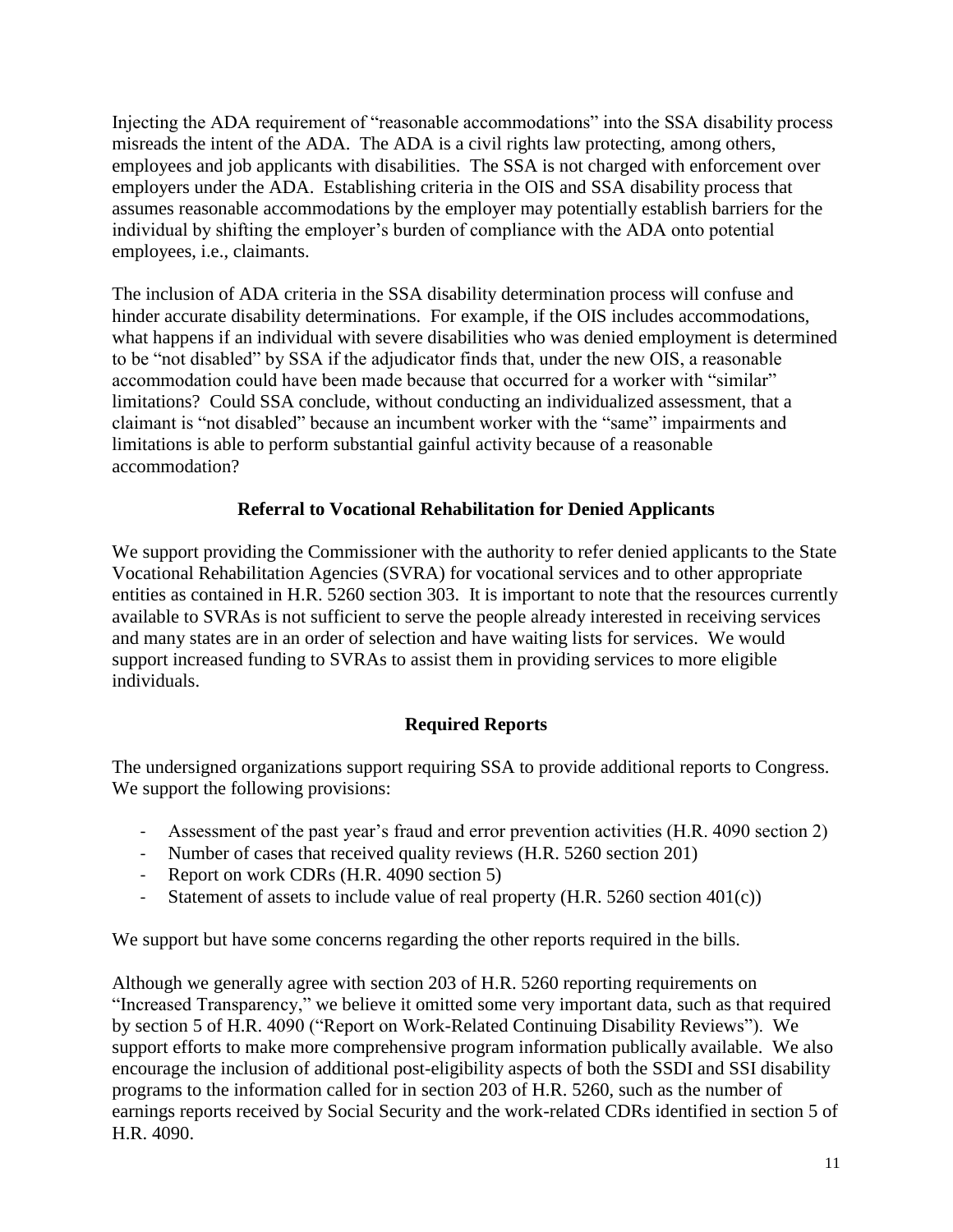However, while we support the examination of this information in order to guide accuracy and consistency in decision making, we expect that this information would not be used in any way that would impair Social Security's ability to continue the protection of the right for each applicant, recipient or beneficiary to receive an individualized assessment of their case.

Finally, we support the requirement for SSA to report on any demonstrations or pilots conducted under 42 U.S.C. § 1110 contained in H.R. 5260 section 302. However, we are concerned that this provision not prevent SSA from initiating demonstrations or be required to get explicit Congressional authorization to initiate pilots or demonstrations.

#### **Technology and Data**

**Interagency work group:** We fully support maximizing the use of data exchanges to help ensure the accuracy of Social Security disability payments as is outlined in H.R. 5260 section 204. However, we also realize that entering into data exchange agreements can take a significant amount of time, as well as resources, especially when interacting with 50 different state data systems. Although we have no concerns regarding SSA participating on an interagency workgroup, we are concerned that any plans they come up with have realistic timelines for establishing data sharing agreements, as well as funding with which to do so. SSA's own data systems are not fully interoperable at this time and establishing additional data exchanges might only exacerbate current problems, especially if additional funding is not provided to address data system compatibility issues.

**Online Tools for Earnings Information:** We support ensuring that beneficiaries have access to accurate information regarding how earnings will affect their eligibility for benefits. We do, however, have significant concerns regarding requiring SSA to create essentially 50 different benefit and work calculator pages. We believe this would be expensive to develop and would require consistent updating and funding to ensure accuracy, especially regarding state level benefits. Rather than creating new online tools, additional funding could be provided to the Work Incentives Planning and Assistance and Protection and Advocacy for Beneficiaries of Social Security programs.

#### **Conclusion**

Thank you for the opportunity to share our views on the provisions in H.R. 4090, the Social Security Fraud and Error Prevention Act of 2014, and H.R. 5260, the Stop Disability Fraud Act of 2014. If you have any questions please contact the CCD Social Security Task Force by emailing Lisa Ekman at [lekman@hdadvocates.org](mailto:lekman@hdadvocates.org) and T.J. Sutcliffe at [sutcliffe@thearc.org.](mailto:sutcliffe@thearc.org)

Sincerely,

Goodwill Industries International Health & Disability Advocates Lutheran Services in America Disability Network National Academy of Elder Law Attorneys National Alliance on Mental Illness National Association of Disability Representatives National Committee to Preserve Social Security and Medicare